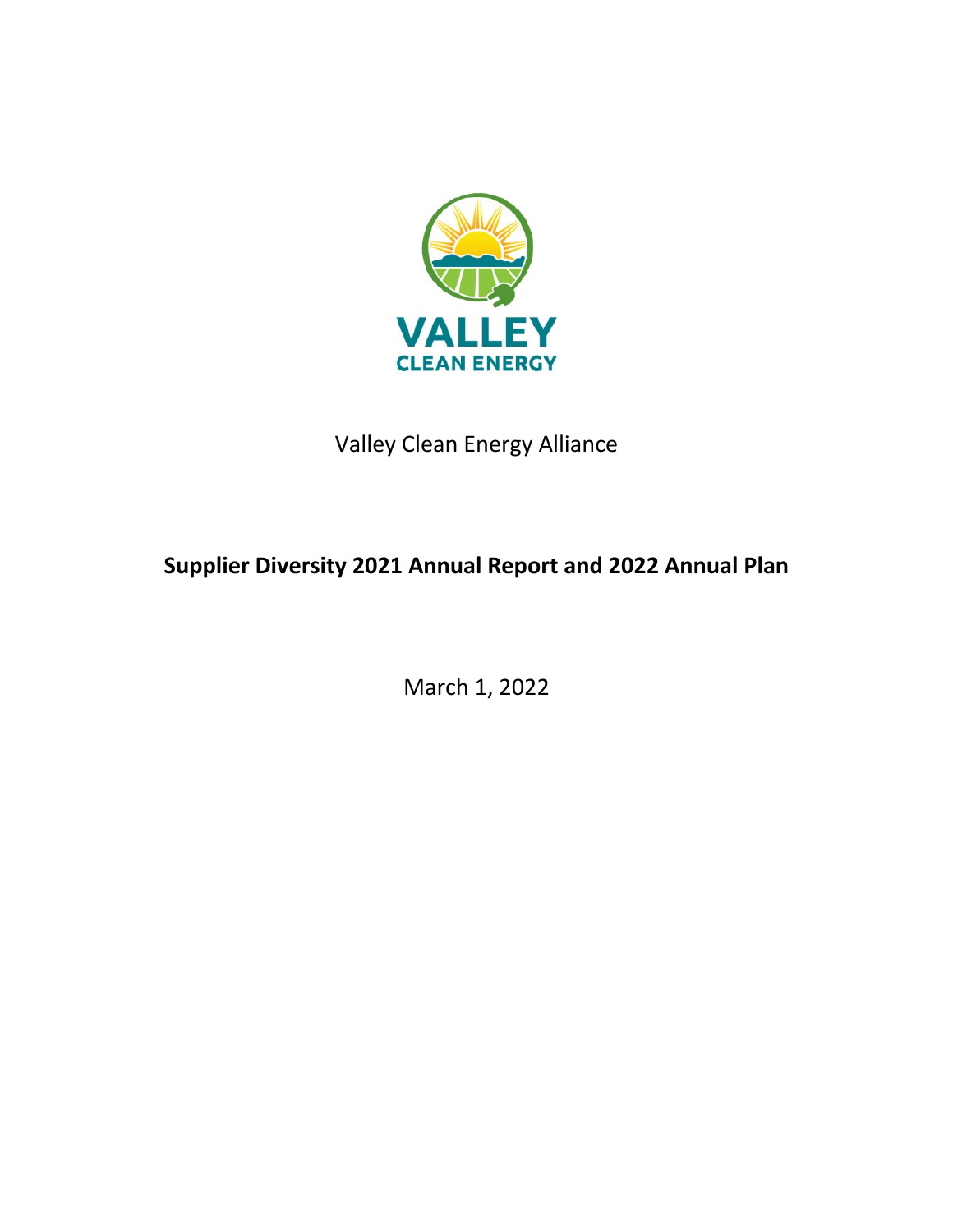# **Table of Contents**

| WMDVLGBTBE Direct Procurement by Product and Service Categories8                        |
|-----------------------------------------------------------------------------------------|
| WMDVLGBTBE Subcontractor Procurement by Product and Service Categories 9                |
| WMDVLGBTBE Procurement by Standard Industry Classification (SIC) Category10             |
| Number of WMDVLGBTBE Suppliers and Revenue Reported to the Clearinghouse11              |
| Number of WMDVLGBTBEs with Majority of Workforce Working in California 12               |
|                                                                                         |
|                                                                                         |
| 9.1.5 Summary of Prime Contractors Utilization of WMDVLGBTBE Subcontractors 12          |
|                                                                                         |
| 9.1.7 Description of Efforts to Recruit WMDVLGBTBE Suppliers in Low Utilization Areas13 |
|                                                                                         |
|                                                                                         |
|                                                                                         |
|                                                                                         |
| 10.1.1 WMDVLGBTBE Annual Short-, Mid-, and Long-Term Goals by Product and Service       |
| 10.1.2 Description of WMDVLGBTBE Internal and External Activities for 202214            |
| 10.1.3 Plans for Recruiting WMDVLGBTBE Suppliers in Low Utilization Areas 15            |
| 10.1.4 Plans for Recruiting WMDVLGBTBE Suppliers Where Unavailable 15                   |
| 10.1.5 Plans for Encouraging Prime Contractors to Subcontract WMDVLGBTBE Suppliers15    |
| 10.1.6 Plans for Complying with WMDVLGBTBE Program Guidelines 15                        |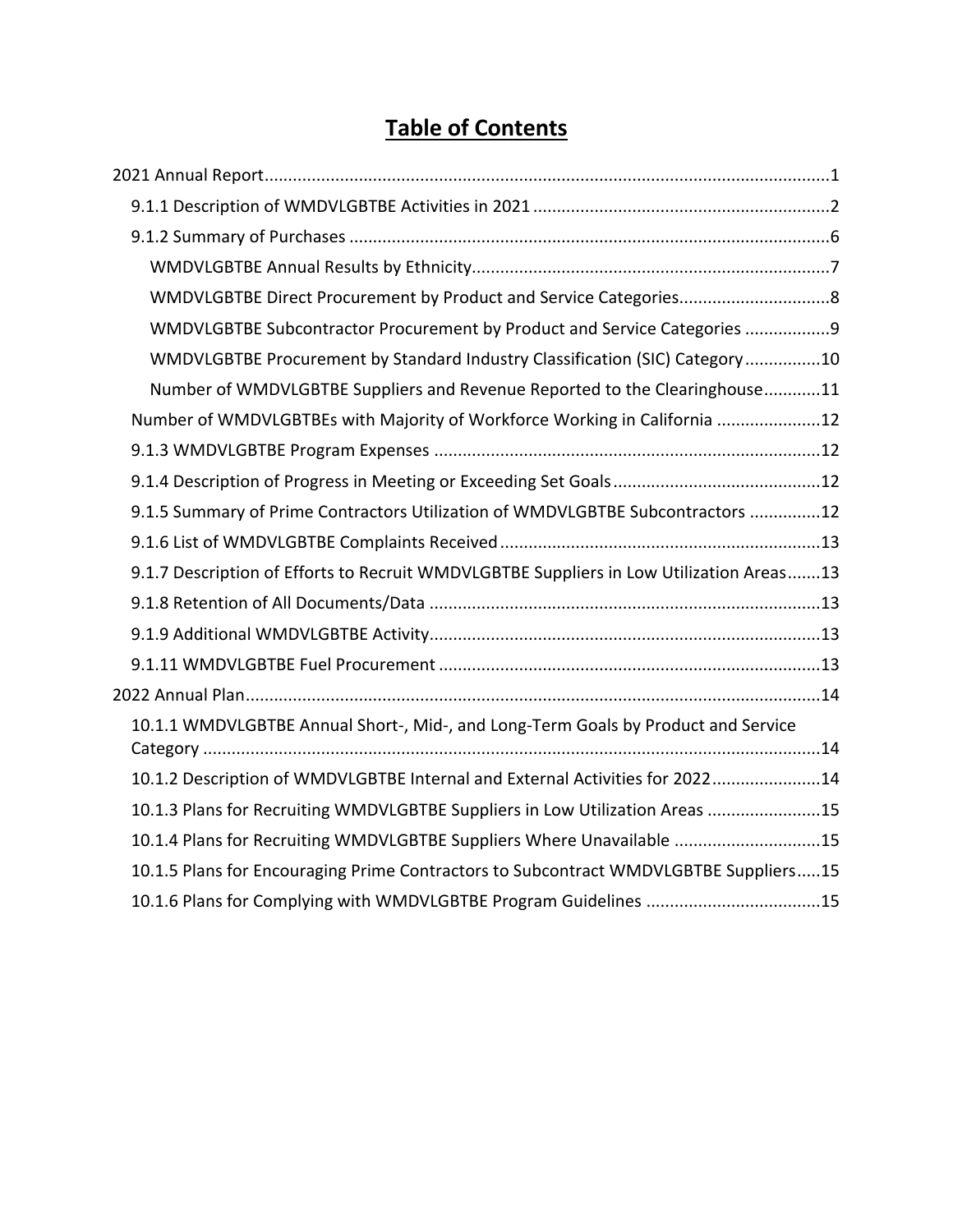# **2021 Annual Report**

Launched in June 2018, Valley Clean Energy – or VCE –is the official electricity provider for customers in the cities of Woodland, Winters, and Davis, and unincorporated Yolo County. VCE is a Joint Powers Authority providing a state-authorized Community Choice Aggregation (CCA) program. The vision of VCE is to enable the participating jurisdictions to determine the sources, modes of production, and costs of the electricity they procure for the residential, commercial, agricultural, and industrial users in their areas.

The California Public Utilities Commission (CPUC) General Order 156 (GO 156) emphasizes preferential purchasing for Women, Minority, Disabled Veteran, Lesbian, Gay, Bisexual, and Transgender Business Enterprises (WMDVLGBTBE). Senate Bill 255 of 2019 requires specified CCAs to adopt a plan to increase procurement from small, local, and diverse businesses, and to report to the CPUC on its procurement from these sources.

However, in compliance with Proposition 209, CCAs as local government entities do not explicitly give preferential treatment to bidders based on race, sex, color, ethnicity, or national origin. To comply with Proposition 209, CCAs may collect this information only after contracts are signed, and responses are kept separate from procurement decision makers, so that this information does not influence any current or future solicitation or selection process. Proposition 209 limits CCAs as public agencies from engaging in several of the activities associated with supplier diversity under GO 156, but there is still much CCAs can do to support small, local, and diverse businesses within their service areas.

Continuing our work in inclusivity, diversity, and equity, VCE is proud to announce that it's now a women-led organization with a female Chair of the Board of Directors (2022), formerly Vice Chair in 2021. Female leadership is not only present within VCE's Board but also in the Community Action Committee, with women serving in positions of Vice Chair and Chair.

This report describes VCE's other work in support of the Legislature's objectives in Senate Bill 255.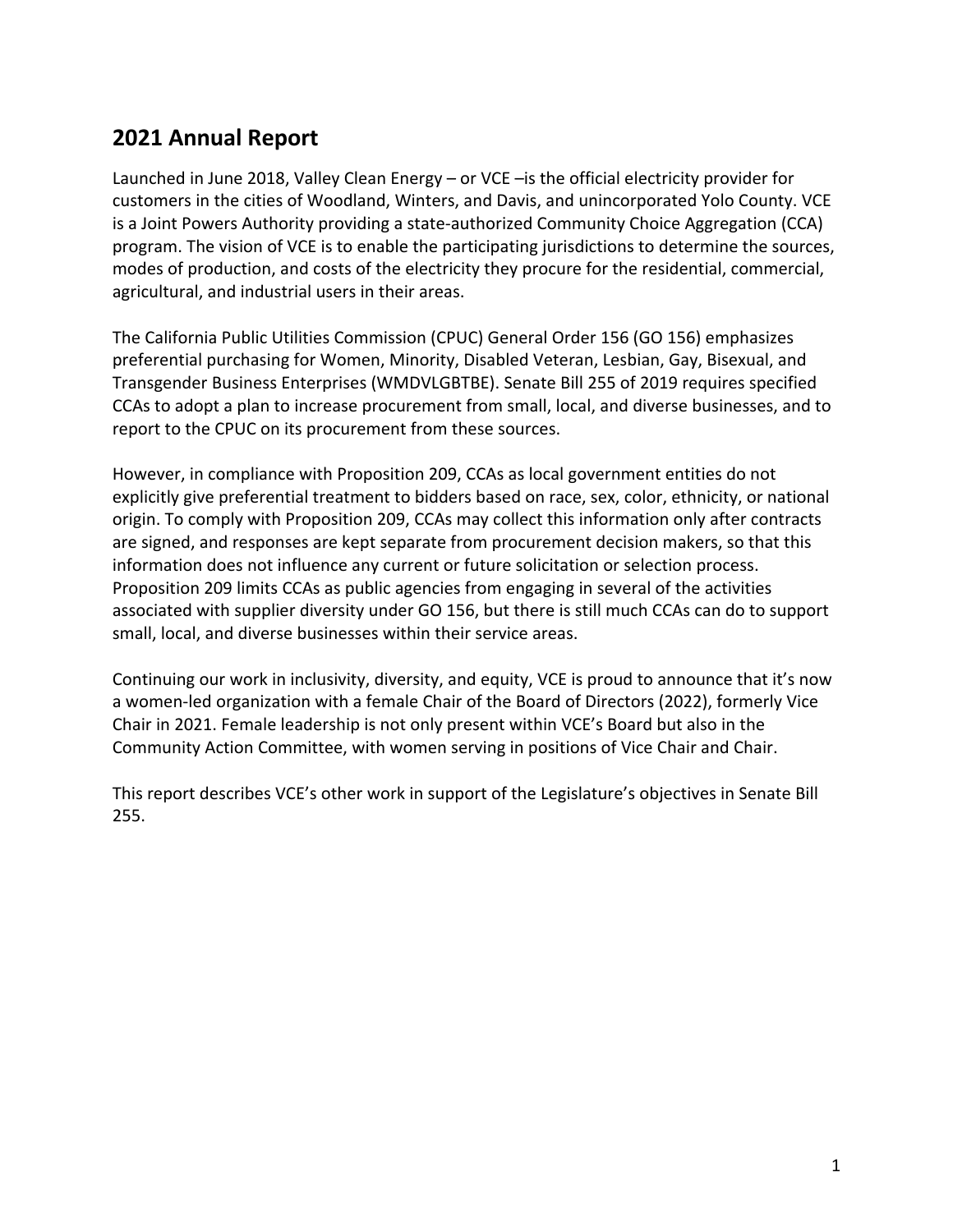### **9.1.1 Description of WMDVLGBTBE Activities in 2021**

#### *Member City and County Policies*

This report focuses on the policies and actions of VCE. However, the member cities and counties of VCE also have their own policies, resolutions and plans governing discrimination, human rights, and employment practices.

## *SMUD Initiatives and Policies*

VCE and Sacramento Municipal Utility District (SMUD) share a core mission: to deliver costcompetitive clean electricity that centers around affordability, local development, community health, and local resiliency. VCE has contracted with SMUD to deliver high quality services and personnel support during VCE's launch and early operations. The services SMUD provides include, among others, administrative services, staffing, and wholesale power procurement. The dependence upon support from SMUD employees includes the incorporation of SMUD best practices for procurement, recruitment, and diversity, including SMUD's Sustainable Communities initiative, and its supplier diversity initiative, the Supplier Education & Economic Development (SEED) program. SMUD's Director of Diversity, Equity, and Inclusion (DE&I) works to incorporate concepts of DE&I into everything they do, cultivating diversity and creating a culture based on trust.

### *Board of Directors and CAC*

VCE has fostered diversity, equity, and inclusion in our leadership, within both the Board of Directors and the Community Action Committee (CAC). In January 2022, VCE became a womanled organization with the election of a female Chair of the Board of Directors. Women currently make up twenty-five percent of the Board.

The CAC has had a history of woman leadership. In 2021, females held the positions of both Chair and Vice Chair. Women make up over fifty percent of the CAC.

### *2020 Strategic Plan*

As a customer and community focused organization, VCE adopted a three-year strategic plan in November 2020. The plan seeks to bring customer value to all segments of the communities served – including those that have been historically underserved/under resourced.<sup>1</sup> To accomplish this goal, VCE's objectives include:

<sup>1</sup> Valley Clean Energy Strategic Plan, p. 3 (October 8, 2020). Available at: https://valleycleanenergy.org/wpcontent/uploads/Item-13-Ratify-Strategic-Plan-11-12-20.pdf.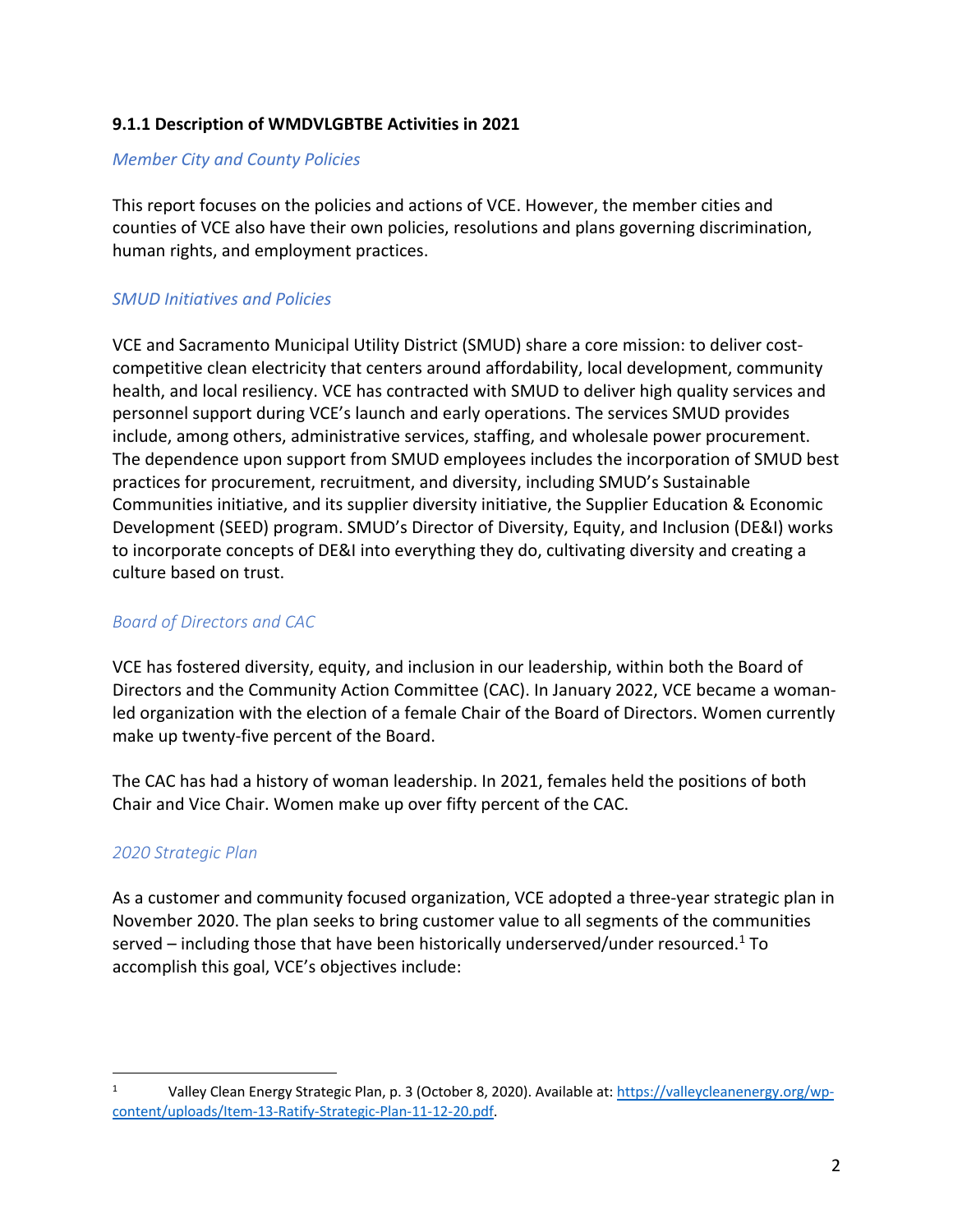- Developing engagement strategies to increase awareness of, and participation in, local control of VCE's energy supply and programs with a particular focus on engaging disadvantaged and historically marginalized communities;
- Designing and implementing a strategy to engage local business and agricultural customers;
- Integrating and addressing the concerns and priorities of emerging and historically marginalized communities in the design and implementation of VCE's services and programs; and
- Promoting diversity, equity, and inclusion, in leadership, hiring, promotion, and contracting policies.<sup>2</sup>

## *Environmental Justice Policy Statement and Legislative Platform*

Recognizing that environmental justice issues are deeply ingrained in society, the VCE Board of Directors adopted an Environmental Justice Statement on November 12, 2020. The statement includes actions that VCE can take to address inequities and environmental justice issues within the energy sector. Actions include addressing the priorities and concerns of disadvantaged communities in the design and implementation of VCE's services and programs, targeting outreach campaigns to involve disadvantaged communities in VCE workshops and meetings of the Board of Directors and the CAC, and further integrating diversity, equity, and inclusion in our internal hiring, promotion, leadership and contracting policies.

In addition, the 2021 VCE legislative platform included the following guidance for legislative activities:

Environmental Justice:

a. Engage in legislation that directly or indirectly impacts the ability of underserved communities in the VCE service territory to have affordable, reliable, and clean energy.

b. Support legislation that strengthens the resilience of vulnerable communities to adapt to the impacts of climate change.

c. Support legislation that enables all communities in California, including emerging and historically marginalized communities, and individuals regardless of race, color, national origin, religion, sexual orientation, sex, gender identity, age, disability or socioeconomic status, to participate in the transition to a zero-carbon electrical grid in a cost-effective manner.

<sup>2</sup> *Id*., Strategic Goals 3.1, 3.3, 3.7, and 6.5.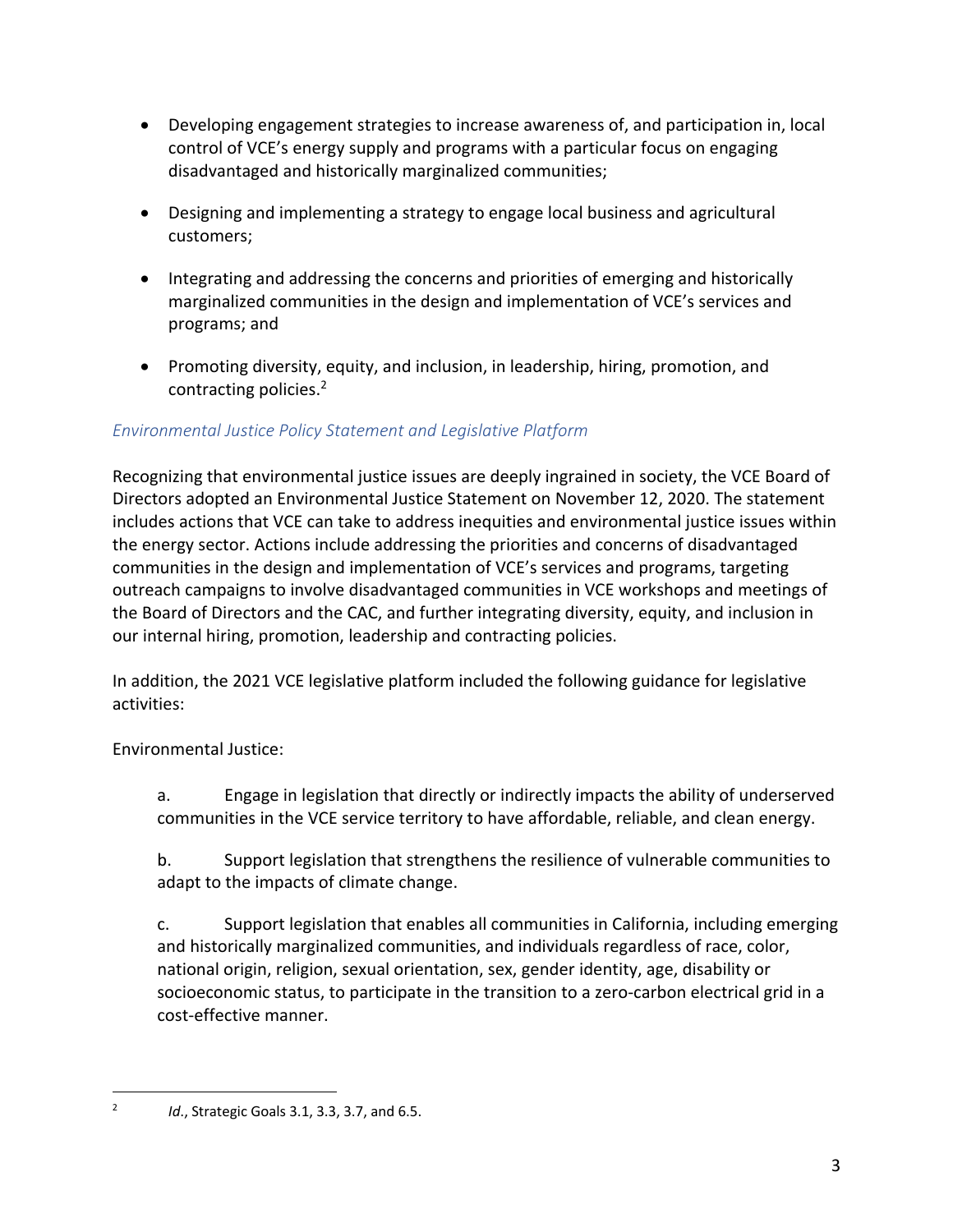d. Support efforts to enable all communities in California, including emerging and historically marginalized communities, and individuals regardless of race, color, national origin, religion, sexual orientation, sex, gender identity, age, disability, or socioeconomic status, to participate in the decarbonization of the state's building stock and the transportation sector.

#### *Hiring Practices*

VCE is an equal opportunity employer that strives for diversity in its hiring practices, consistent with the requirements of Proposition 209. Specific to each field, VCE works to promote job vacancies within professional minority organizations. For example, while recruiting for a Director of Finance position, VCE listed the job notice with the National Association of Black Accountants, Association of Latino Professionals for America, and Accounting & Financial Women's Alliance.

### *2021 Renewable Power Purchase Agreements*

VCE is committed to ensuring its energy projects contribute to the local economy and local workforce, consistent with our strategic goals. Last year VCE initiated two solar + storage projects. In the larger project the seller is obligated to contribute a total of \$200,000 over the first 10 years of the project to a VCE-administered Workforce Development Fund<sup>3</sup> with the goal of increasing the creation and engagement of a skilled and trained workforce. In that period the seller is also required to contribute \$100,000 into a Local Sustainability Fund.<sup>4</sup> The seller in the smaller project is obligated to contribute a total of \$200,000 in the first 10 years to a Workforce Development and Local Sustainability Fund.5

As these funds become available over the next several years, VCE will be developing expenditure guidelines to ensure funds are put toward efforts that align with the goals/objectives of VCE's 2020 Strategic Plan.

In a smaller project signed late in 2021 the seller is required to conduct outreach with qualified local contractors to ensure that local firms have a fair opportunity to compete for project construction contracts. In addition, VCE has agreed to contribute \$10,000 to a clean energy or

<sup>3</sup> Renewable Power Purchase Agreement between Resurgence Solar I, LLC and Valley Clean Energy Alliance, Section 13.4, p. 61 (January 21, 2021). Available at: https://valleycleanenergy.org/wp-content/uploads/1.-Resurgence-VCE-Executed-PPA-PUBLIC.pdf.

 $1d.$ , Section 13.5, p. 62.<br>Bonowable Bower Burck

<sup>5</sup> Renewable Power Purchase Agreement between Willow Springs Solar 3, LLC and Valley Clean Energy Alliance, Section 13.4, p. 61 (approved October 14, 2021). Available at: https://valleycleanenergy.org/wpcontent/uploads/Reso-2021-020-Approval-of-Willow-Springs-Solar-3-PPA-PUBLIC.pdf.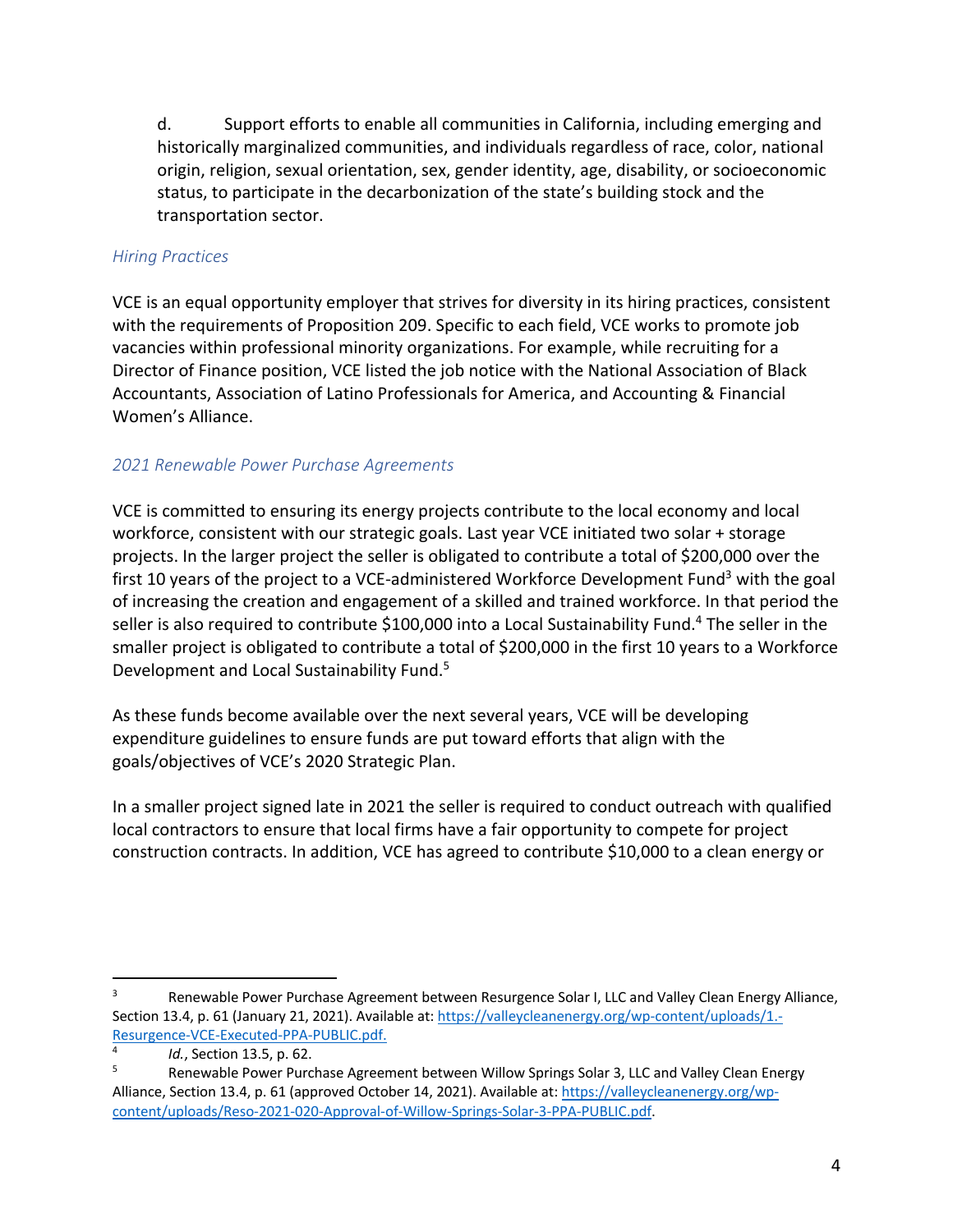battery storage workforce training program, or science, technology, engineering, and math (STEM) educational program, located within twenty (20) miles of the project.6

#### *100% Carbon Free Portfolio Study*

As part of its 2020 Strategic Plan, VCE initiated an effort to study options for achieving a 100% carbon-free resource portfolio (hour by hour) by 2030. VCE staff worked with the CAC to develop a request for proposals for consulting services to study this goal. The RFP was released in April 2021, bids were received in May 2021, and VCE staff evaluated bids in June-July 2021 based on bidders' (1) experience and qualifications, (2) compliance with VCE's sample contract, and (3) price. On July 8, 2021, the Board of Directors authorized VCE's Interim General Manager to execute a consulting services agreement with Energeia USA for an amount not to exceed \$60,000 to complete 100% carbon free portfolio study.7

As previously stated, Proposition 209 prohibits CCAs from giving preferential treatment to bidders based on race, sex, color, ethnicity, or national origin. Following contract execution and in preparation of this 2021 Supplier Diversity Report, VCE determined that Energeia USA is a certified WBE under the CPUC's clearinghouse program. Energeia USA's certification as an WBE did not influence VCE staff during the selection process, nor the Board of Directors' authorization of the consulting services agreement.

<sup>6</sup> Resource Adequacy Agreement between VESI 10 LLC and Valley Clean Energy Alliance, Section 17.6, pp. 40-41 (September 11, 2020). Available at: https://valleycleanenergy.org/wp-content/uploads/Reso-2020-027- Approval-of-VESI-10-LLC-RAA-REDACTED.pdf.

Valley Clean Energy Alliance Board of Directors Meeting, Staff Report - Item 14: Services agreement with Energeia USA to study and present options for achieving a 100% carbon neutral resource portfolio by 2030 (July 8, 2021). Available at: https://valleycleanenergy.org/wp-content/uploads/Item-14-Energeia-Agreement-7-8-21-1.pdf.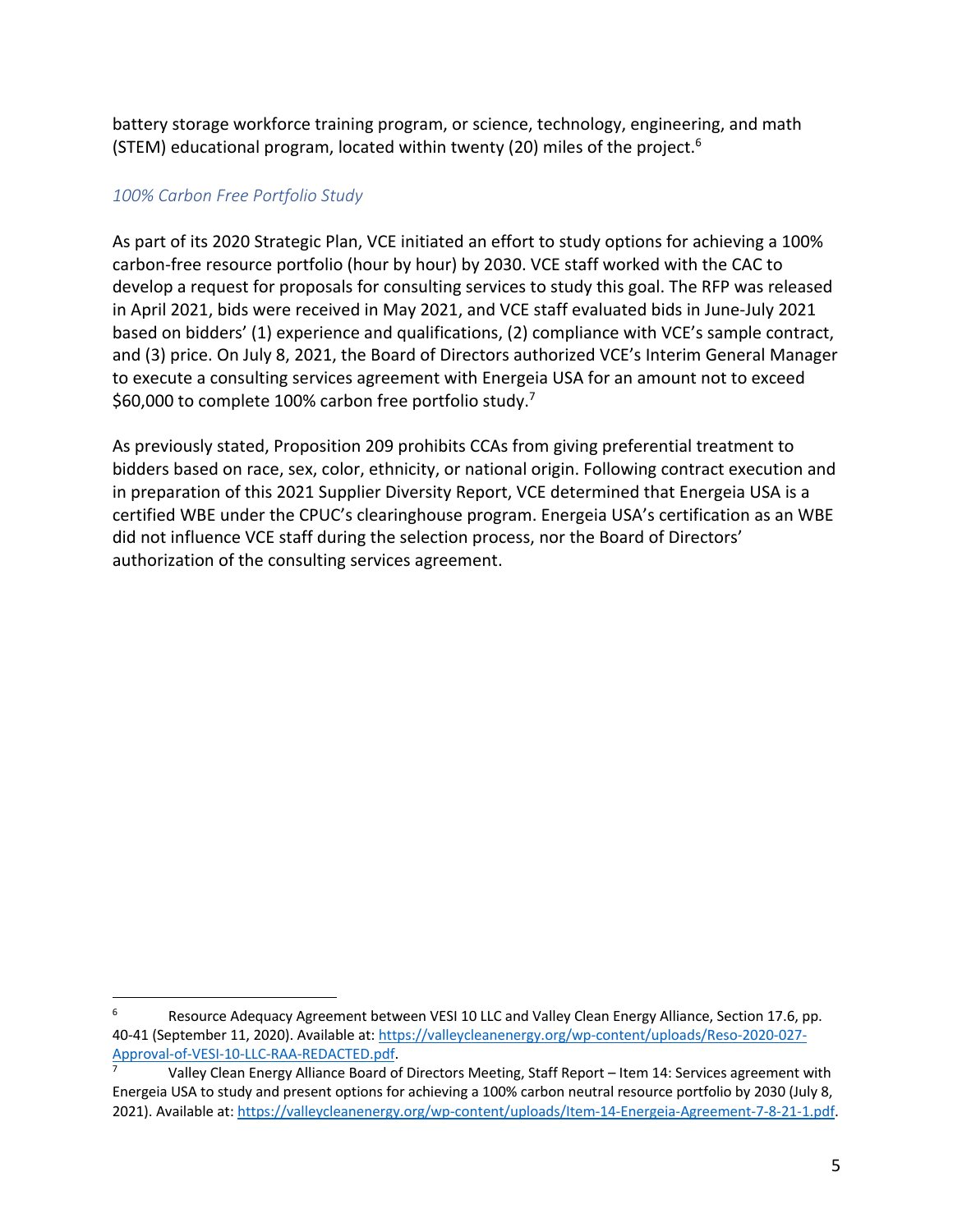## **9.1.2 Summary of Purchases**

This section summarizes the annual results by ethnicity, direct procurement and subcontractor procurement by product and service categories, and by standard industrial classification (SIC) categories, the total number of WMDVLGBTBE suppliers and revenues, and number of WMDVLGBTBEs that have a majority workforce in California. As noted in the previous section, VCE's WMDVLGBTBE procurement is limited to the 100% carbon free portfolio study performed by Energeia USA.

VCE is committed to purchasing from local and small businesses where possible in its geographical area. However, the majority of VCE's procurement is wholesale energy contracts, and local and small business power procurement opportunities are necessarily limited. As explained by the utilities in previous reports, the wholesale electric marketplace is comprised of large, long-term assets primarily owned and operated by large corporations and financial institutions. The generating resources that provide electricity to California customers are capital intensive to construct and operate, thus there are limited opportunities for small to mediumsized businesses to enter the market as primary developers, owners, or operators. Thus, the vast majority of counterparties in this sector do not meet the GO 156 criteria. For example, PG&E reported spending of 0.1% of its total power procurement with power providers meeting the GO 156 criteria.<sup>8</sup>

In addition, GO 156 tracks load-serving entities' physical power procurement in the form of (1) renewable and non-renewable physical power, and (2) fuels procured for generation (typically diesel or natural gas). VCE's physical power needs that are not met through its long-term contracts for renewable generation are filled through short-term hedges to minimize exposure to price volatility. GO 156 reporting explicitly excludes purchases from the California Independent System Operator (CAISO) in the report. VCE does not contract with fossil-fired generators for electricity, nor does VCE contract for any fuels for non-generation (i.e., natural gas). Because VCE does not procure diesel or natural gas to generate electricity, VCE has no ability to engage in transactions with WMDVLGBTBEs for fuels.

As noted, as a local government entity, VCE is legally prohibited under the California Constitution (Prop 209) from granting preferential treatment to diverse businesses in the contracting process. The CPUC's Supplier Clearinghouse which serves the private sector entities does not support public agency local small business or micro business initiatives. The California Department of General Services (DGS) Small Business, Micro Business and Disabled Veterans databases are designed for use by public agencies consistent with Proposition 209.

SMUD operates the Supplier Education and Economic Development (SEED) program to encourage supplier diversity in non-energy procurement. The subcontractor providing billing and data management to VCE is a SEED vendor. To be designated a SEED vendor, the supplier must be certified with the DGS Office of Small Business and DVBE Services as a "Small Business"

<sup>8</sup> https://www.pge.com/pge\_global/common/pdfs/for-our-business-partners/purchasingprogram/suppliers/supply-chain-responsibility/2019-Annual-Report.pdf, p.40.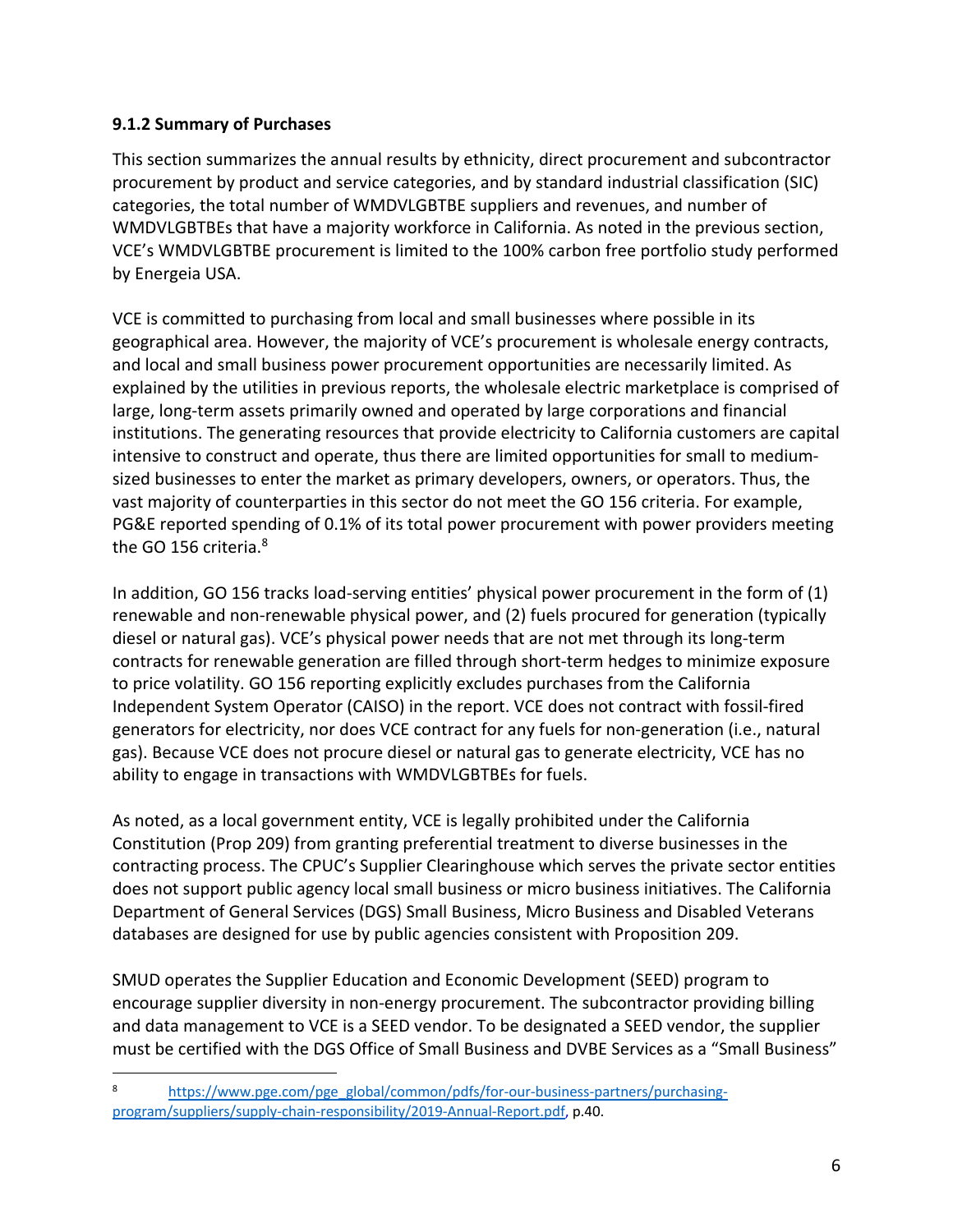or "Micro Business." In addition, the vendor must qualify as a SMUD ratepayer for the preceding 6 months prior to the bid or proposal due date. SEED vendors are given a 5% bid price advantage, an evaluation point advantage, and access to sheltered market solicitations only released to SEED vendors. The program includes outreach to local small businesses through multiple events and workshops each year.

|                |                           | <b>Valley Clean Energy Alliance (VCE)</b>                                  |                                               | 2021 Report     |     | G.O. #156 Sec. 9.1.2 |       |  |  |  |  |
|----------------|---------------------------|----------------------------------------------------------------------------|-----------------------------------------------|-----------------|-----|----------------------|-------|--|--|--|--|
|                |                           |                                                                            | <b>WMDVLGBTBE Annual Results by Ethnicity</b> |                 |     |                      |       |  |  |  |  |
|                |                           |                                                                            |                                               |                 |     | 2021 Report          |       |  |  |  |  |
|                |                           |                                                                            |                                               | <b>Direct</b>   | Sub | Total \$             | %     |  |  |  |  |
|                |                           | Asian Pacific American                                                     |                                               | \$0             | \$0 | \$0                  | 0.0%  |  |  |  |  |
| 2              | <b>Minority</b>           | African American                                                           |                                               | \$0             | \$0 | \$0                  | 0.0%  |  |  |  |  |
| $\overline{3}$ | <b>Male</b>               | Hispanic American                                                          |                                               | \$0             | \$0 | \$0                  | 0.0%  |  |  |  |  |
| 4              |                           | Native American                                                            |                                               | $\overline{50}$ | \$0 | \$0                  | 0.0%  |  |  |  |  |
| 5              |                           | <b>Total Minority Male</b>                                                 |                                               | \$0             | \$0 | \$0                  | 0.0%  |  |  |  |  |
| 6              |                           | Asian Pacific American                                                     |                                               | \$0             | \$0 | \$0                  | 0.0%  |  |  |  |  |
| 7              |                           | African American                                                           |                                               | \$0             | \$0 | \$0                  | 0.0%  |  |  |  |  |
| 8              | <b>Minority</b><br>Female | Hispanic American                                                          |                                               | \$0             | \$0 | \$0                  | 0.0%  |  |  |  |  |
| 9              |                           | Native American                                                            |                                               | \$0             | \$0 | \$0                  | 0.0%  |  |  |  |  |
| 10             |                           | <b>Total Minority Female</b>                                               |                                               | \$0             | \$0 | \$0                  | 0.0%  |  |  |  |  |
| 11             |                           | Total Minority Business Enterprise (MBE)                                   |                                               | \$0             | \$0 | \$0                  | 0.0%  |  |  |  |  |
| 12             |                           | Women Business Enterprise (WBE)                                            |                                               | \$57,260        | \$0 | \$57,260             | 0.10% |  |  |  |  |
| 13             |                           | Lesbian, Gay, Bisexual, Transgender<br><b>Business Enterprise (LGBTBE)</b> |                                               | \$0             | \$0 | \$0                  | 0.0%  |  |  |  |  |
| 14             |                           | Disabled Veteran Business<br>Enterprise (DVBE)                             |                                               | \$0             | \$0 | \$0                  | 0.0%  |  |  |  |  |
| 15             |                           | Other $8(a)^*$                                                             |                                               | \$0             | \$0 | \$0                  | 0.0%  |  |  |  |  |
| 16             |                           | <b>TOTAL WMDVLGBTBE</b>                                                    |                                               | \$57,260        | \$0 | \$57,260             | 0.10% |  |  |  |  |
| 17             | Net Procurement**         |                                                                            | \$56,010,313                                  |                 |     |                      |       |  |  |  |  |

#### **WMDVLGBTBE Annual Results by Ethnicity**

**NOTE: \* FIRMS CLASSIFIED AS 8(a) OF SMALL BUSINESS ADMINISTRATION INCLUDES NON-WMDVLGBTBE \*\* NET PROCUREMENT INCLUDES PURCHASE ORDER, NON-PURCHASE ORDER, AND CREDIT CARD DOLLARS**

**Direct - DIRECT PROCUREMENT**

**Sub - SUBCONTRACTOR PROCUREMENT**

**% - PERCENTAGE OF NET PROCUREMENT**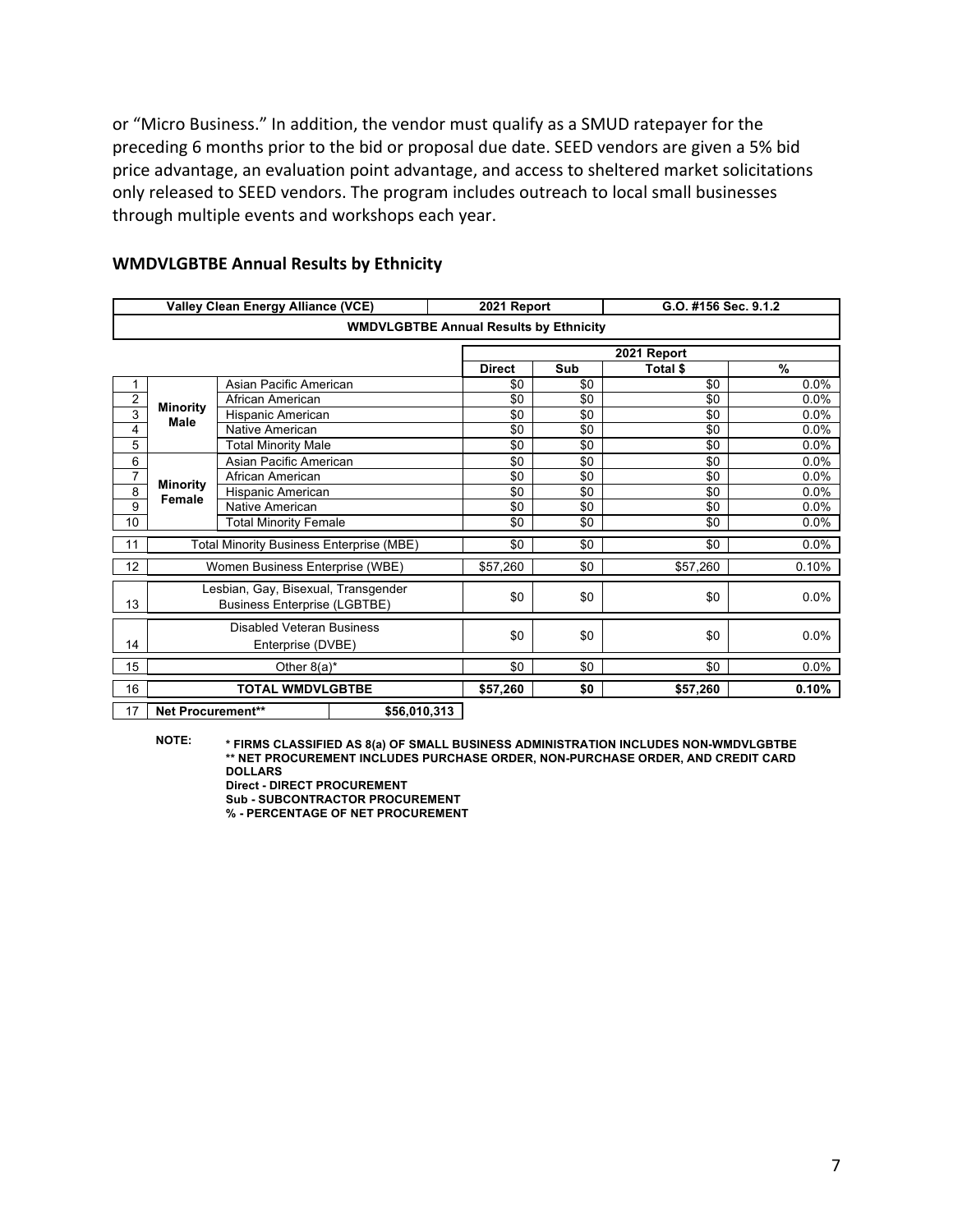|                | <b>Valley Clean Energy</b><br>2021 Report<br>Alliance (VCE)<br>G.O. #156 Sec. 9.1.2 |                                           |                                                                        |               |                 |      |             |                                 |            |         |
|----------------|-------------------------------------------------------------------------------------|-------------------------------------------|------------------------------------------------------------------------|---------------|-----------------|------|-------------|---------------------------------|------------|---------|
|                |                                                                                     |                                           | <b>WMDVLGBTBE Direct Procurement by Product and Service Categories</b> |               |                 |      |             |                                 |            |         |
|                |                                                                                     |                                           |                                                                        |               |                 |      |             |                                 |            |         |
|                |                                                                                     |                                           |                                                                        |               | <b>Products</b> |      |             | <b>Services</b><br><b>Total</b> |            |         |
|                |                                                                                     |                                           |                                                                        |               | \$              | $\%$ | \$          | $\%$                            | \$         | %       |
| 1              |                                                                                     | Asian Pacific American                    |                                                                        | <b>Direct</b> | \$0             | 0.0% | \$0         | 0.0%                            | \$0        | 0.0%    |
| 2              |                                                                                     | African American                          |                                                                        | Direct        | \$0             | 0.0% | \$0         | 0.0%                            | \$0        | 0.0%    |
| $\mathsf 3$    | Minority<br>Male                                                                    | Hispanic American                         |                                                                        | Direct        | \$0             | 0.0% | \$0         | 0.0%                            | \$0        | 0.0%    |
| 4              |                                                                                     | Native American                           |                                                                        | Direct        | \$0             | 0.0% | \$0         | $0.0\%$                         | \$0        | 0.0%    |
| 5              |                                                                                     | <b>Total Minority Male</b>                |                                                                        | Direct        | \$0             | 0.0% | \$0         | 0.0%                            | \$0        | $0.0\%$ |
| 6              |                                                                                     | Asian Pacific American                    |                                                                        | <b>Direct</b> | \$0             | 0.0% | \$0         | 0.0%                            | \$0        | 0.0%    |
| $\overline{7}$ |                                                                                     | African American                          |                                                                        | <b>Direct</b> | \$0             | 0.0% | \$0         | 0.0%                            | \$0        | 0.0%    |
| 8              | Minority<br>Female                                                                  | Hispanic American                         |                                                                        | Direct        | \$0             | 0.0% | \$0         | $0.0\%$                         | \$0        | $0.0\%$ |
| 9              |                                                                                     | Native American                           |                                                                        | Direct        | \$0             | 0.0% | \$0         | 0.0%                            | \$0        | 0.0%    |
| 10             |                                                                                     | <b>Total Minority Female</b>              |                                                                        | <b>Direct</b> | \$0             | 0.0% | \$0         | 0.0%                            | \$0        | 0.0%    |
| 11             | <b>Total Minority Business</b><br>Enterprise (MBE)                                  |                                           |                                                                        |               | \$0             | 0.0% | \$0         | 0.0%                            | \$0        | $0.0\%$ |
| 12             |                                                                                     | <b>Women Business</b><br>Enterprise (WBE) |                                                                        | <b>Direct</b> | \$0             | 0.0% | \$57,260    | 0.10%                           | \$57,260   | 0.10%   |
| 13             |                                                                                     | <b>Business Enterprise (LGBTBE)</b>       | Lesbian, Gay, Bisexual, Transgender                                    | <b>Direct</b> | \$0             | 0.0% | \$0         | 0.0%                            | \$0        | 0.0%    |
| 14             |                                                                                     | (DVBE)                                    | Disabled Veteran Business Enterprise                                   | Direct        | \$0             | 0.0% | \$0         | $0.0\%$                         | \$0        | 0.0%    |
| 15             |                                                                                     | Other $8(a)^*$                            |                                                                        | Direct        | $\sqrt{6}$      | 0.0% | $\sqrt{50}$ | 0.0%                            | $\sqrt{6}$ | $0.0\%$ |
| 16             |                                                                                     | <b>TOTAL WMDVLGBTBE</b>                   |                                                                        | <b>Direct</b> | \$0             | 0.0% | \$57,260    | 0.10%                           | \$57,260   | 0.10%   |
| 17             | <b>Total Product</b><br><b>Procurement</b>                                          |                                           | \$52,801,706                                                           |               |                 |      |             |                                 |            |         |
| 18             | <b>Total Service</b><br><b>Procurement</b>                                          |                                           | \$3,208,607                                                            |               |                 |      |             |                                 |            |         |
| 19             | <b>Net</b><br>Procurement**                                                         |                                           | \$56,010,313                                                           |               |                 |      |             |                                 |            |         |
|                | <b>Total Number of</b><br><b>WMDVLGBTBEs that</b><br>1<br><b>Received Direct</b>    |                                           |                                                                        |               |                 |      |             |                                 |            |         |

## **WMDVLGBTBE Direct Procurement by Product and Service Categories**

**Spend**

20

**NOTE: \* FIRMS CLASSIFIED AS 8(a) OF SMALL BUSINESS ADMINISTRATION INCLUDES NON-WMDVLGBTBE \*\* NET PROCUREMENT INCLUDES PURCHASE ORDER, NON-PURCHASE ORDER, AND CREDIT CARD DOLLARS**

**Direct - DIRECT PROCUREMENT**

**Sub - SUBCONTRACTOR PROCUREMENT**

**% - PERCENTAGE OF NET PROCUREMENT**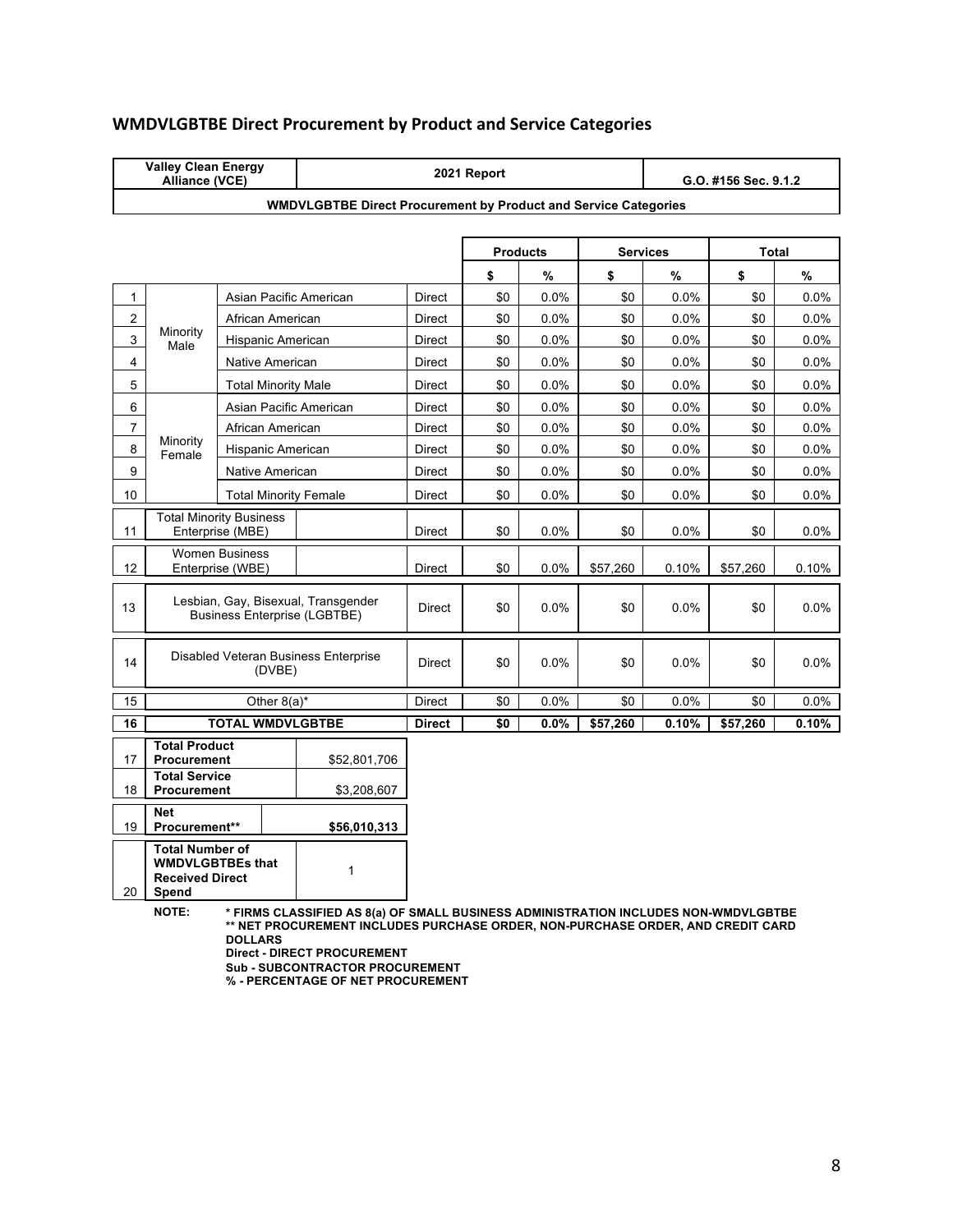## **WMDVLGBTBE Subcontractor Procurement by Product and Service Categories**

|                |                    | Valley Clean Energy Alliance (VCE)                                  |                                                                               | 2021 Report |     |                 |     | G.O. #156 Sec. 9.1.2 |              |      |  |
|----------------|--------------------|---------------------------------------------------------------------|-------------------------------------------------------------------------------|-------------|-----|-----------------|-----|----------------------|--------------|------|--|
|                |                    |                                                                     | <b>WMDVLGBTBE Subcontractor Procurement by Product and Service Categories</b> |             |     |                 |     |                      |              |      |  |
|                |                    |                                                                     |                                                                               |             |     |                 |     |                      |              |      |  |
|                |                    |                                                                     |                                                                               |             |     | <b>Products</b> |     | <b>Services</b>      | <b>Total</b> |      |  |
|                |                    |                                                                     |                                                                               |             | \$  | $\%$            | \$  | %                    | \$           | $\%$ |  |
| 1              |                    | Asian Pacific American                                              |                                                                               | Sub         | \$0 | 0.0%            | \$0 | 0.0%                 | \$0          | 0.0% |  |
| $\overline{2}$ |                    | African American                                                    |                                                                               | Sub         | \$0 | 0.0%            | \$0 | 0.0%                 | \$0          | 0.0% |  |
| 3              | Minority<br>Male   | Hispanic American                                                   |                                                                               | Sub         | \$0 | 0.0%            | \$0 | 0.0%                 | \$0          | 0.0% |  |
| 4              |                    | Native American                                                     |                                                                               | Sub         | \$0 | 0.0%            | \$0 | 0.0%                 | \$0          | 0.0% |  |
| 5              |                    | <b>Total Minority Male</b>                                          |                                                                               | Sub         | \$0 | 0.0%            | \$0 | 0.0%                 | \$0          | 0.0% |  |
| 6              |                    | Asian Pacific American                                              |                                                                               | Sub         | \$0 | 0.0%            | \$0 | 0.0%                 | \$0          | 0.0% |  |
| $\overline{7}$ |                    | African American                                                    |                                                                               | Sub         | \$0 | 0.0%            | \$0 | $0.0\%$              | \$0          | 0.0% |  |
| 8              | Minority<br>Female | Hispanic American                                                   |                                                                               | Sub         | \$0 | 0.0%            | \$0 | 0.0%                 | \$0          | 0.0% |  |
| 9              |                    | Native American                                                     |                                                                               | Sub         | \$0 | 0.0%            | \$0 | 0.0%                 | \$0          | 0.0% |  |
| 10             |                    | <b>Total Minority Female</b>                                        |                                                                               | Sub         | \$0 | 0.0%            | \$0 | 0.0%                 | \$0          | 0.0% |  |
| 11             |                    | <b>Total Minority Business Enterprise</b><br>(MBE)                  |                                                                               | Sub         | \$0 | 0.0%            | \$0 | 0.0%                 | \$0          | 0.0% |  |
| 12             |                    | Women Business Enterprise (WBE)                                     |                                                                               | Sub         | \$0 | 0.0%            | \$0 | 0.0%                 | \$0          | 0.0% |  |
| 13             |                    | Lesbian, Gay, Bisexual, Transgender Business Enterprise<br>(LGBTBE) |                                                                               | Sub         | \$0 | 0.0%            | \$0 | 0.0%                 | \$0          | 0.0% |  |
| 14             |                    | Disabled Veteran Business Enterprise (DVBE)                         |                                                                               | Sub         | \$0 | 0.0%            | \$0 | 0.0%                 | \$0          | 0.0% |  |
| 15             |                    | Other $8(a)^*$                                                      |                                                                               | Sub         | \$0 | 0.0%            | \$0 | 0.0%                 | \$0          | 0.0% |  |
| 16             |                    | <b>TOTAL WMDVLGBTBE</b>                                             |                                                                               | Sub         | \$0 | 0.0%            | \$0 | 0.0%                 | \$0          | 0.0% |  |
| 17             |                    | <b>Total Product Procurement</b>                                    | \$52,801,706                                                                  |             |     |                 |     |                      |              |      |  |
| 18             |                    | <b>Total Service Procurement</b>                                    | \$3,208,607                                                                   |             |     |                 |     |                      |              |      |  |
| 19             | Net Procurement**  |                                                                     | \$56,010,313                                                                  |             |     |                 |     |                      |              |      |  |

**NOTE: \* FIRMS CLASSIFIED AS 8(a) OF SMALL BUSINESS ADMINISTRATION INCLUDES NON-WMDVLGBTBE \*\* NET PROCUREMENT INCLUDES PURCHASE ORDER, NON-PURCHASE ORDER, AND CREDIT CARD DOLLARS**

**Direct - DIRECT PROCUREMENT Sub - SUBCONTRACTOR PROCUREMENT**

**% - PERCENTAGE OF NET PROCUREMENT**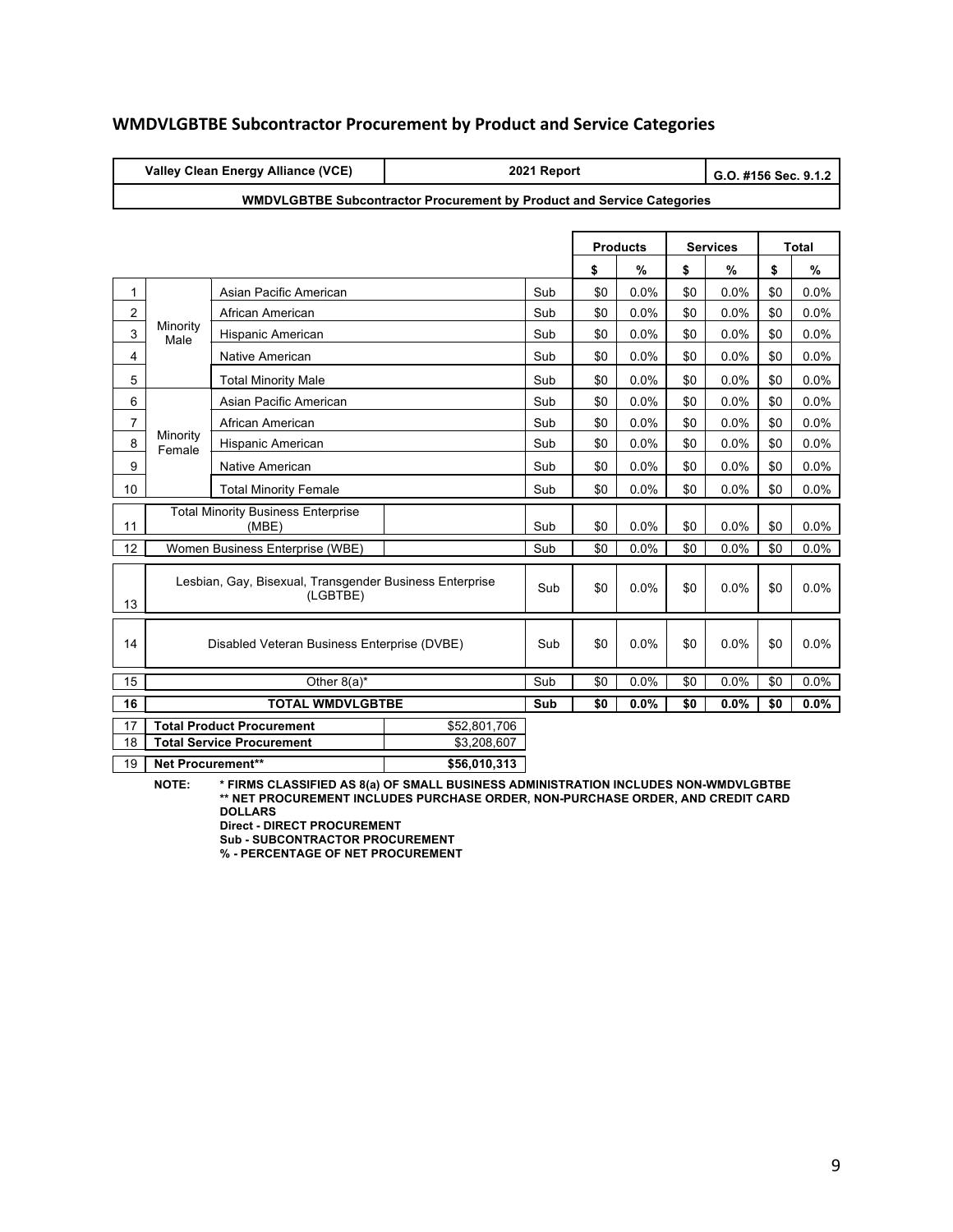|                                 |               |                                                                                                       | Valley Clean Energy Alliance (VCE) |                                  |                     |   |                                                                                                                                                                                |                                         | 2021 Report |            |                                                                 |               |             |              | G. O. #156 Sec 9.1.2 |                      |
|---------------------------------|---------------|-------------------------------------------------------------------------------------------------------|------------------------------------|----------------------------------|---------------------|---|--------------------------------------------------------------------------------------------------------------------------------------------------------------------------------|-----------------------------------------|-------------|------------|-----------------------------------------------------------------|---------------|-------------|--------------|----------------------|----------------------|
|                                 |               |                                                                                                       |                                    |                                  |                     |   |                                                                                                                                                                                |                                         |             |            | <b>WMDVLGBTBE Procurement by Standard Industrial Categories</b> |               |             |              |                      |                      |
|                                 |               |                                                                                                       |                                    |                                  |                     |   |                                                                                                                                                                                |                                         |             |            |                                                                 |               | $\sim$      |              |                      |                      |
|                                 |               |                                                                                                       | <b>Asian Pacific</b><br>American   |                                  | African<br>American |   | Hispanic<br>American                                                                                                                                                           | <b>Native</b><br>American<br><b>MBE</b> |             | <b>WBE</b> |                                                                 |               | Other       | <b>Total</b> |                      |                      |
| SIC<br>Category                 |               | M                                                                                                     | F                                  | M                                | F.                  | M | F                                                                                                                                                                              | M                                       | F           |            |                                                                 | <b>LGBTBE</b> | <b>DVBE</b> | $8(a)**$     | <b>WMDVLGBTBE</b>    | <b>Total Dollars</b> |
| <b>Purchased</b>                | \$            |                                                                                                       |                                    |                                  |                     |   |                                                                                                                                                                                |                                         |             |            |                                                                 |               |             |              |                      | \$52,801,706         |
| Power                           | $\%$          |                                                                                                       |                                    |                                  |                     |   |                                                                                                                                                                                |                                         |             |            |                                                                 |               |             |              |                      | 94.27%               |
| Office<br><b>Supplies &amp;</b> | \$            |                                                                                                       |                                    |                                  |                     |   |                                                                                                                                                                                |                                         |             |            |                                                                 |               |             |              |                      | \$152,723            |
| Other<br><b>Expenses</b>        | $\frac{9}{6}$ |                                                                                                       |                                    |                                  |                     |   |                                                                                                                                                                                |                                         |             |            |                                                                 |               |             |              |                      | 0.27%                |
| Contractual                     | \$            |                                                                                                       |                                    |                                  |                     |   |                                                                                                                                                                                |                                         |             |            | \$57,260                                                        |               |             |              |                      | \$2,675,118          |
| <b>Services</b>                 | $\frac{9}{6}$ |                                                                                                       |                                    |                                  |                     |   |                                                                                                                                                                                |                                         |             |            | 0.1%                                                            |               |             |              |                      | 4.78%                |
| Rents &                         | \$            |                                                                                                       |                                    |                                  |                     |   |                                                                                                                                                                                |                                         |             |            |                                                                 |               |             |              |                      | \$19,091             |
| Leases                          | $\%$          |                                                                                                       |                                    |                                  |                     |   |                                                                                                                                                                                |                                         |             |            |                                                                 |               |             |              |                      | 0.03%                |
| <b>Other A&amp;G</b>            | \$            |                                                                                                       |                                    |                                  |                     |   |                                                                                                                                                                                |                                         |             |            |                                                                 |               |             |              |                      | \$357,628            |
|                                 | $\%$          |                                                                                                       |                                    |                                  |                     |   |                                                                                                                                                                                |                                         |             |            |                                                                 |               |             |              |                      | 0.64%                |
| Misc.<br>Operating              | \$            |                                                                                                       |                                    |                                  |                     |   |                                                                                                                                                                                |                                         |             |            |                                                                 |               |             |              |                      | \$4,047              |
| <b>Expenses</b>                 | $\%$          |                                                                                                       |                                    |                                  |                     |   |                                                                                                                                                                                |                                         |             |            |                                                                 |               |             |              |                      | 0.01%                |
|                                 | \$            |                                                                                                       |                                    |                                  |                     |   |                                                                                                                                                                                |                                         |             |            | \$57,260                                                        |               |             |              |                      | \$56,010,313         |
| <b>TOTAL</b>                    | %             |                                                                                                       |                                    |                                  |                     |   |                                                                                                                                                                                |                                         |             |            | 0.1%                                                            |               |             |              |                      | 100.00%              |
|                                 |               |                                                                                                       |                                    | <b>Total Product Procurement</b> |                     |   | \$52,801,706                                                                                                                                                                   |                                         |             |            |                                                                 |               |             |              |                      |                      |
| NOTE:                           |               | <b>Total Service Procurement</b><br>Net Procurement***<br>*FIRMS WITH MULIT MINORITY OWNERSHIP STATUS |                                    |                                  |                     |   | \$3,208,607<br>\$56,010,313                                                                                                                                                    |                                         |             |            |                                                                 |               |             |              |                      |                      |
|                                 |               |                                                                                                       |                                    |                                  |                     |   | **FIRMS CLASSIFIED AS 8(a) OF SMALL BUSINESS ADMINISTRATION INCLUDES NON-WMDVLGBTBE<br>***NET PROCUREMENT INCLUDES PURCHASE ORDER, NON-PURCHASE ORDER, AND CREDIT CARD DOLLARS |                                         |             |            |                                                                 |               |             |              |                      |                      |

# **WMDVLGBTBE Procurement by Standard Industry Classification (SIC) Category**

\*\*\*NET PROCUREMENT INCLUDES PURCHASE ORDER, NON-PURCHASE ORDER, AND CREDIT CARD DOLLARS<br>TOTAL DOLLARS - TOTAL PROCUREMENT DOLLAR AMOUNT IN THE SPECIFIC SIC CATEGORY<br>% - PERCENTAGE OF TOTAL DOLLARS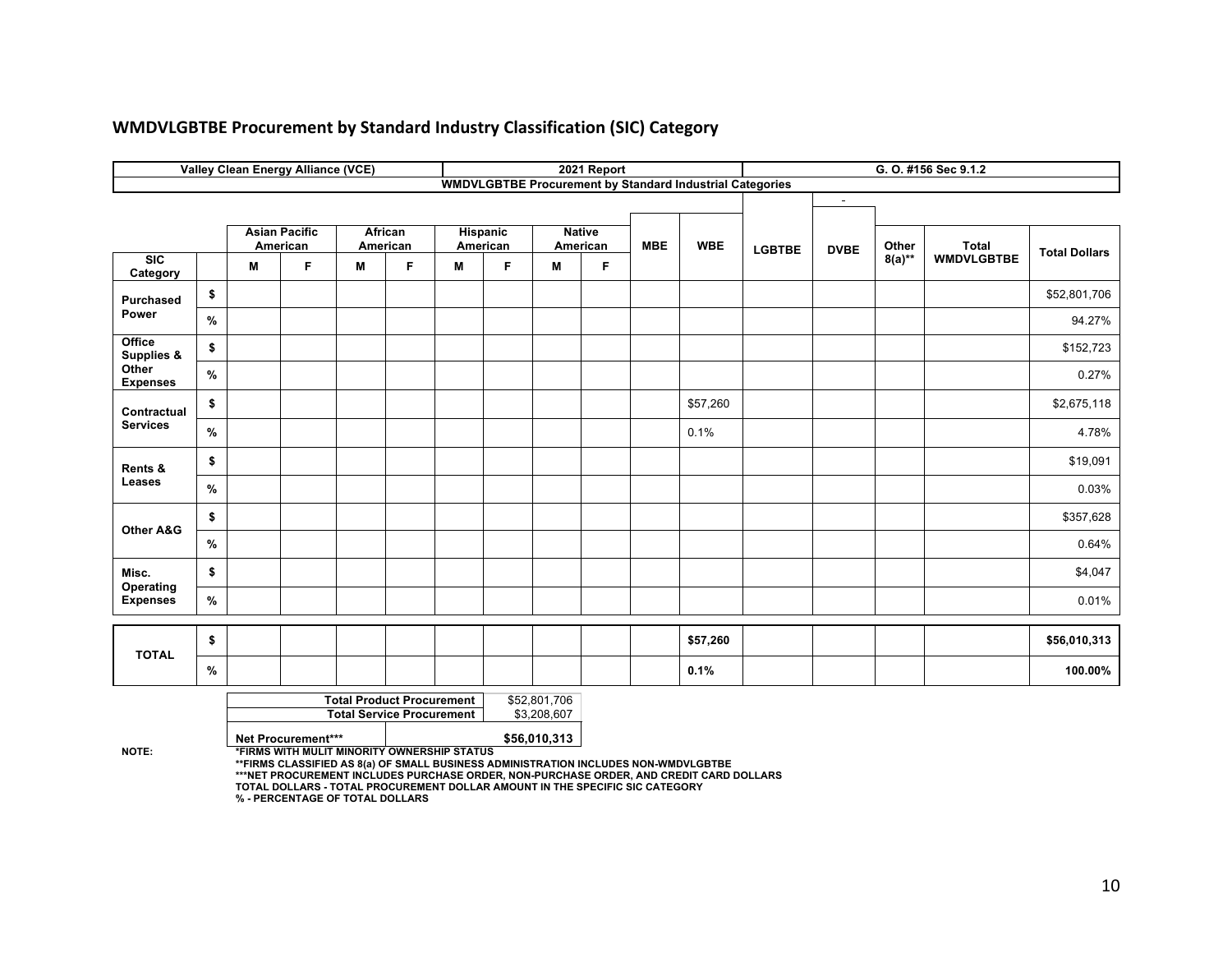## **Number of WMDVLGBTBE Suppliers and Revenue Reported to the Clearinghouse**

| <b>Valley Clean Energy Alliance (VCE)</b> |                                                                 |                             |               |             | 2021 Report                                                              | G. O. #156 Sec 9.1.2 (D.11-05-019 & D.06-11-028) |     |            |               |             |                |                    |  |  |
|-------------------------------------------|-----------------------------------------------------------------|-----------------------------|---------------|-------------|--------------------------------------------------------------------------|--------------------------------------------------|-----|------------|---------------|-------------|----------------|--------------------|--|--|
|                                           |                                                                 |                             |               |             | Number of WMDVLGBTBE Suppliers and Revenue Reported to the Clearinghouse |                                                  |     |            |               |             |                |                    |  |  |
|                                           |                                                                 | Data on Number of Suppliers |               |             |                                                                          |                                                  |     |            |               |             |                |                    |  |  |
|                                           | <b>Revenue Reported to CHS</b><br>Utility-Specific 2021 Summary |                             |               |             |                                                                          |                                                  |     |            |               |             |                |                    |  |  |
| # WMDVLGBTBEs                             | <b>MBE</b>                                                      | <b>WBE</b>                  | <b>LGBTBE</b> | <b>DVBE</b> | Other $8(a)^*$                                                           | <b>Grand Total</b>                               | MBE | <b>WBE</b> | <b>LGBTBE</b> | <b>DVBE</b> | Other $8(a)^*$ | <b>Grand Total</b> |  |  |
| Under \$1 million                         |                                                                 |                             |               |             |                                                                          |                                                  |     |            |               |             |                |                    |  |  |
| Under \$5 million                         |                                                                 |                             |               |             |                                                                          |                                                  |     |            |               |             |                |                    |  |  |
| Under \$10 million                        |                                                                 |                             |               |             |                                                                          |                                                  |     |            |               |             |                |                    |  |  |
| Above \$10 million                        |                                                                 |                             |               |             |                                                                          |                                                  |     |            |               |             |                |                    |  |  |
| <b>TOTAL</b>                              |                                                                 |                             |               |             |                                                                          |                                                  |     |            | 0             |             |                |                    |  |  |
|                                           |                                                                 |                             |               |             |                                                                          |                                                  |     |            |               |             |                |                    |  |  |
|                                           |                                                                 |                             |               |             |                                                                          | <b>Revenue and Payment Data</b>                  |     |            |               |             |                |                    |  |  |

|                       |            | Revenue and Payment Data |        |                                |                |                    |                               |            |               |             |                |                    |  |
|-----------------------|------------|--------------------------|--------|--------------------------------|----------------|--------------------|-------------------------------|------------|---------------|-------------|----------------|--------------------|--|
|                       |            |                          |        | <b>Revenue Reported to CHS</b> |                |                    | Utility-Specific 2021 Summary |            |               |             |                |                    |  |
| <b>WMDVLGBTBE \$M</b> | <b>MBE</b> | <b>WBE</b>               | LGBTBE | <b>DVBE</b>                    | Other $8(a)^*$ | <b>Grand Total</b> | <b>MBE</b>                    | <b>WBE</b> | <b>LGBTBE</b> | <b>DVBE</b> | Other $8(a)^*$ | <b>Grand Total</b> |  |
| Under \$1 million     |            |                          |        |                                |                |                    |                               |            |               |             |                |                    |  |
| Under \$5 million     |            |                          |        |                                |                |                    |                               |            |               |             |                |                    |  |
| Under \$10 million    |            |                          |        |                                |                |                    |                               |            |               |             |                |                    |  |
| Above \$10 million    |            |                          |        |                                |                |                    |                               |            |               |             |                |                    |  |
| <b>TOTAL</b>          |            |                          |        |                                |                |                    |                               |            |               | 0p          |                |                    |  |

**NOTE: \* FIRMS CLASSIFIED AS 8(a) OF SMALL BUSINESS ADMINISTRATION INCLUDES NON-WMDVLGBTBE**

**CHS: SUPPLIER CLEARINGHOUSE**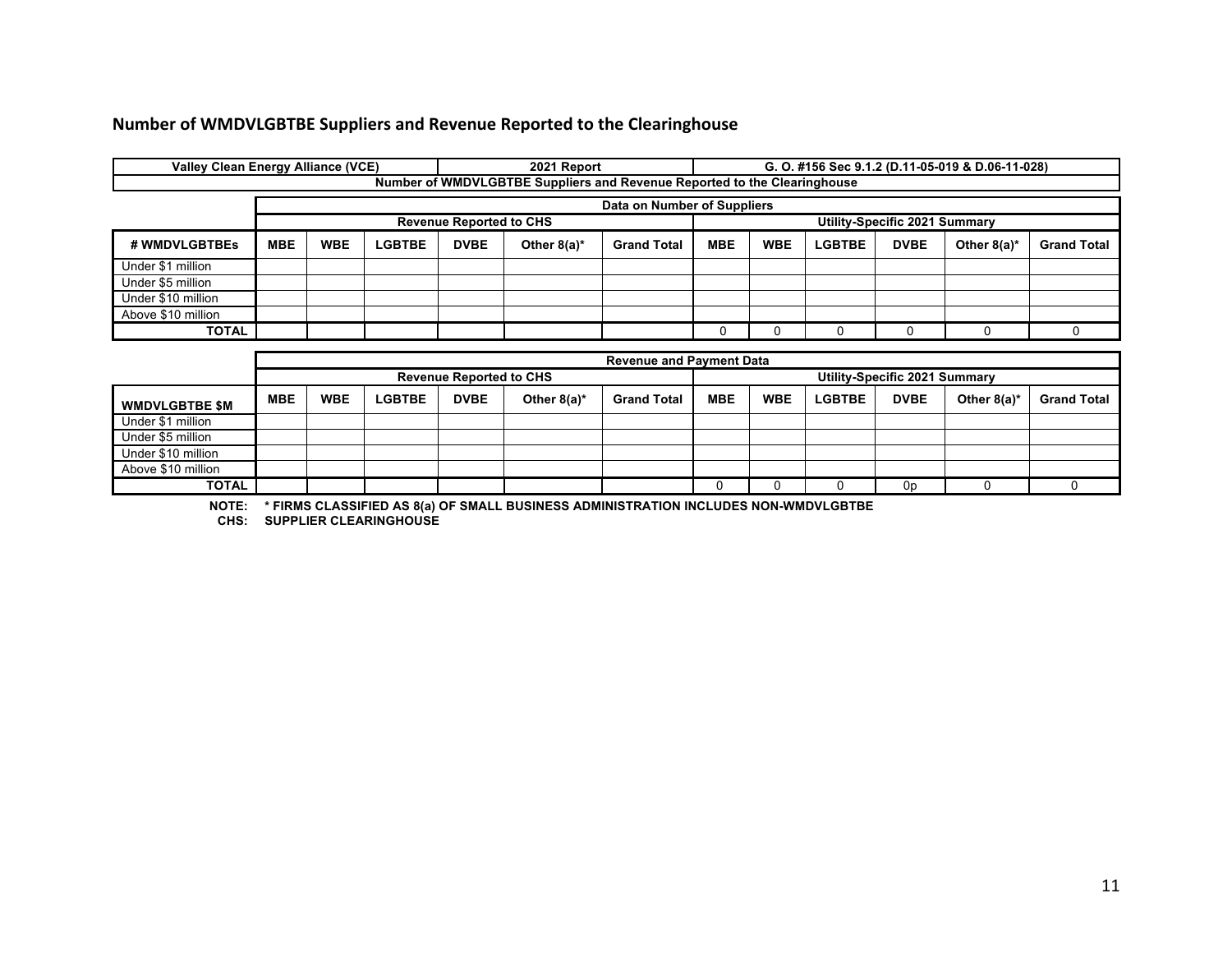## **Number of WMDVLGBTBEs with Majority of Workforce Working in California**

VCE does not have sufficient information to report on whether the majority of the workforce of its suppliers are working in California.

#### **9.1.3 WMDVLGBTBE Program Expenses**

VCE did not incur any WMDVLGBTBE program expenses related to the following categories: wages, other employee expenses, program expenses, training, consultants, and other. Total expenses for preparation and submission of VCE's 2020 Annual Report (filed in March 2021) were \$5,579.

| <b>Valley Clean Energy Alliance (VCE)</b> | 2021 Report                        | G.O. #156 Sec. 9.1.3 |  |  |  |  |  |  |
|-------------------------------------------|------------------------------------|----------------------|--|--|--|--|--|--|
|                                           | <b>WMDVLGBTBE Program Expenses</b> |                      |  |  |  |  |  |  |
|                                           |                                    |                      |  |  |  |  |  |  |
|                                           | <b>Expense Category</b>            | Year (Actual)        |  |  |  |  |  |  |
|                                           | Wages                              | \$0                  |  |  |  |  |  |  |
|                                           | Other Employee Expenses            | \$0                  |  |  |  |  |  |  |
|                                           | Program Expenses                   | \$0                  |  |  |  |  |  |  |
|                                           | <b>Reporting Expenses</b>          | \$5,579              |  |  |  |  |  |  |
|                                           | Training                           | \$0                  |  |  |  |  |  |  |
|                                           | Consultants                        | \$0                  |  |  |  |  |  |  |
|                                           | Other                              | \$0                  |  |  |  |  |  |  |
|                                           | <b>TOTAL</b>                       | \$5,579              |  |  |  |  |  |  |

### **9.1.4 Description of Progress in Meeting or Exceeding Set Goals**

This section is not applicable to CCAs.

#### **9.1.5 Summary of Prime Contractors Utilization of WMDVLGBTBE Subcontractors**

It is possible that VCE's prime contractors subcontracted with WMDVLGBTBE suppliers. VCE's 2021 contracts do not explicitly reference the GO 156 Utility Supplier Diversity Program or certification by the Supplier Clearinghouse.

As noted, VCE's primary contract (other than for power purchases) is with SMUD for administrative and personnel services, and SMUD follows its own supplier diversity initiatives, described above. VCE intends to work with SMUD to further VCE's goals regarding supplier diversity, and to encourage suppliers used to seek Clearinghouse certification.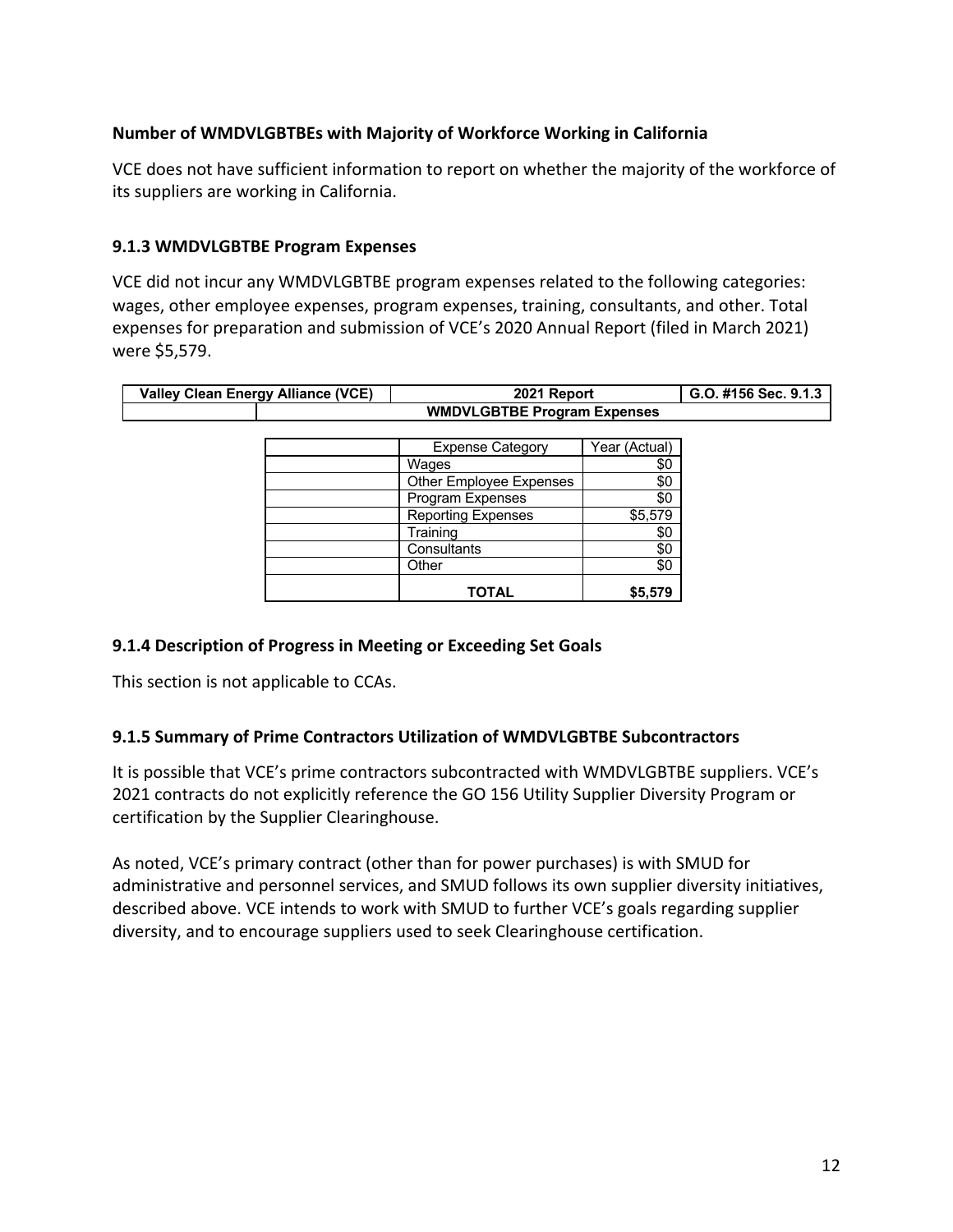|                          | <b>Valley Clean Energy Alliance (VCE)</b>                                   |                           |            |            | 2021 Annual Report | G.O. #156 Sec. 9.1.5 |                |                                   |  |  |
|--------------------------|-----------------------------------------------------------------------------|---------------------------|------------|------------|--------------------|----------------------|----------------|-----------------------------------|--|--|
|                          | <b>Summary of Prime Contractor Utilization of WMDVLGBTBE Subcontractors</b> |                           |            |            |                    |                      |                |                                   |  |  |
|                          | <b>Minority</b><br>Male                                                     | <b>Minority</b><br>Female | <b>MBE</b> | <b>WBE</b> | <b>LGBTBE</b>      | <b>DVBE</b>          | Other $8(a)^*$ | <b>TOTAL</b><br><b>WMDVLGBTBE</b> |  |  |
| Direct \$                | \$0                                                                         | \$0                       | \$0        | \$0        | \$0                | \$0                  | \$0            | \$0                               |  |  |
| <b>Subcontracting \$</b> | \$0                                                                         | \$0                       | \$0        | \$0        | \$0                | \$0                  | \$0            | \$0                               |  |  |
| Total \$                 | \$0                                                                         | \$0                       | \$0        | \$0        | \$0                | \$0                  | \$0            | \$0                               |  |  |
| Direct %                 | 0.0%                                                                        | $0.0\%$                   | $0.0\%$    | $0.0\%$    | 0.0%               | $0.0\%$              | $0.0\%$        | 0.0%                              |  |  |
| Subcontracting %         | $0.0\%$                                                                     | $0.0\%$                   | $0.0\%$    | $0.0\%$    | $0.0\%$            | $0.0\%$              | $0.0\%$        | $0.0\%$                           |  |  |
| Total %                  | $0.0\%$                                                                     | $0.0\%$                   | $0.0\%$    | $0.0\%$    | $0.0\%$            | $0.0\%$              | $0.0\%$        | $0.0\%$                           |  |  |

**Net Procurement\*\* 656,010,313** 

**NOTE: \*FIRMS CLASSIFIED AS 8(a) OF SMALL BUSINESS ADMINISTRATION INCLUDES NON-WMDVLGBTBE \*\*NET PROCUREMENT INCLUDES PURCHASE ORDER, NON-PURCHASE ORDER, AND CREDIT CARD DOLLARS % - PERCENTAGE OF NET PROCUREMENT Direct - DIRECT PROCUREMENT**

**Sub - SUBCONTRACTOR PROCUREMENT**

#### **9.1.6 List of WMDVLGBTBE Complaints Received**

VCE did not receive any formal WMDVLGBTBE complaints in 2021.

#### **9.1.7 Description of Efforts to Recruit WMDVLGBTBE Suppliers in Low Utilization Areas**

This section is not applicable to CCAs.

#### **9.1.8 Retention of All Documents/Data**

This section is not applicable to CCAs.

#### **9.1.9 Additional WMDVLGBTBE Activity**

Section 9.1.1 describes all of VCE's activities supporting WMDVLGBTBE.

#### **9.1.11 WMDVLGBTBE Fuel Procurement**

VCE did not procure electricity from a CPUC Supplier Diversity Program certified entity during 2021, nor did VCE own any power plants or have any power purchase agreements that would require it to provide fuel for generators.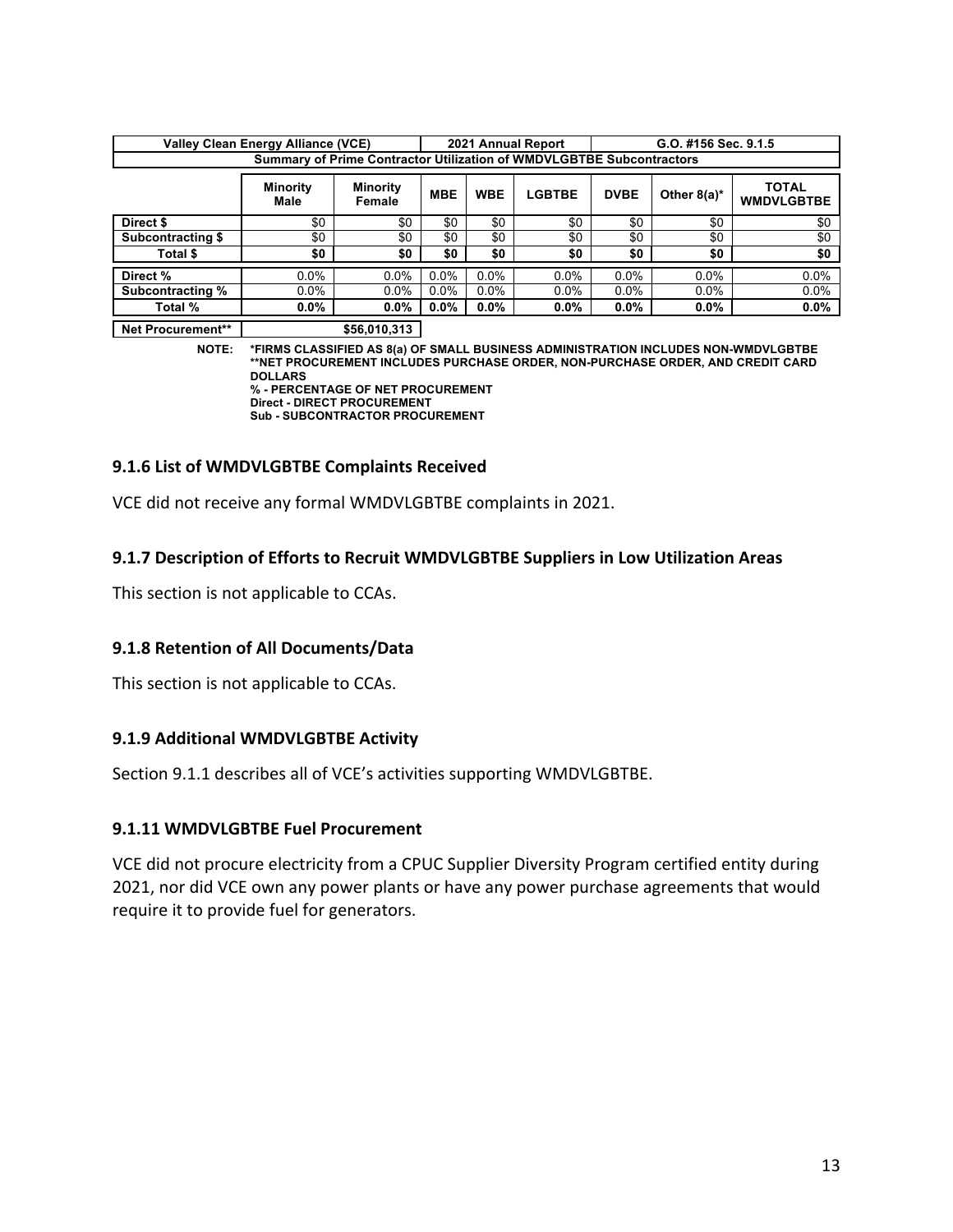# **2022 Annual Plan**

## **10.1.1 WMDVLGBTBE Annual Short-, Mid-, and Long-Term Goals by Product and Service Category**

This section is not applicable to CCAs.

#### **10.1.2 Description of WMDVLGBTBE Internal and External Activities for 2022**

VCE does not have specific goals or numeric targets for contracting with diverse suppliers due to limitations associated with public entity procurement regulations. VCE will, however, continue to focus our goals on engagement of our existing prime contractors. One prime contractor may be a candidate for certification as a WBE. VCE has engaged this supplier and they have expressed interest in becoming certified. VCE will continue to identify and encourage eligible vendors to complete the certification process as well as ensure our prime contractors are aware of the Supplier Clearinghouse when they source subcontractors.

#### **Internal Activities**

- Diversity, Equity, and Inclusion (DEI)
	- $\circ$  Implementing VCE's Strategic Plan objectives to engage a diverse set of suppliers to respond to VCE's solicitations for services and contracts, as permitted under State law.
- CCA Collaboration
	- o VCE staff discussed approaches to its Environmental Justice policy with numerous CCAs during 2021 CalCCA meetings. In 2022 VCE will continue to participate in supplier diversity and other related DEI information sharing activities among the CCAs to identify and assess best practices.
- 2022 Planning
	- $\circ$  VCE is developing an implementation strategy related to its Environmental Justice policy and related Strategic Plan goals/objectives. In this process, VCE is documenting practices and data capture to facilitate future reporting.

#### **External Activities**

- Solicitations
	- $\circ$  VCE will endeavor to include supplier diversity questionnaires and information on the CPUC Supplier Diversity program in our solicitations.